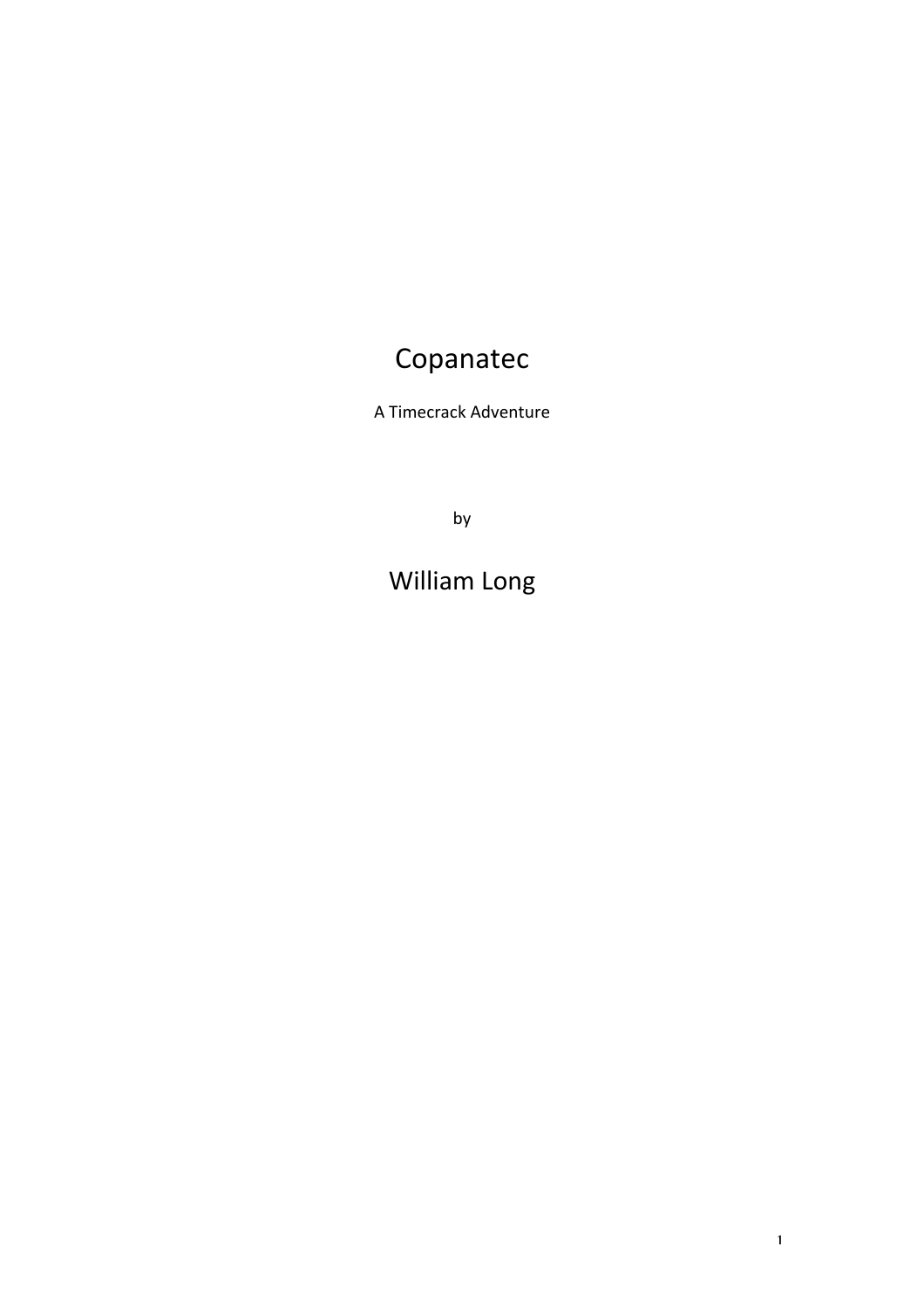Part One

Malcolm and Lucy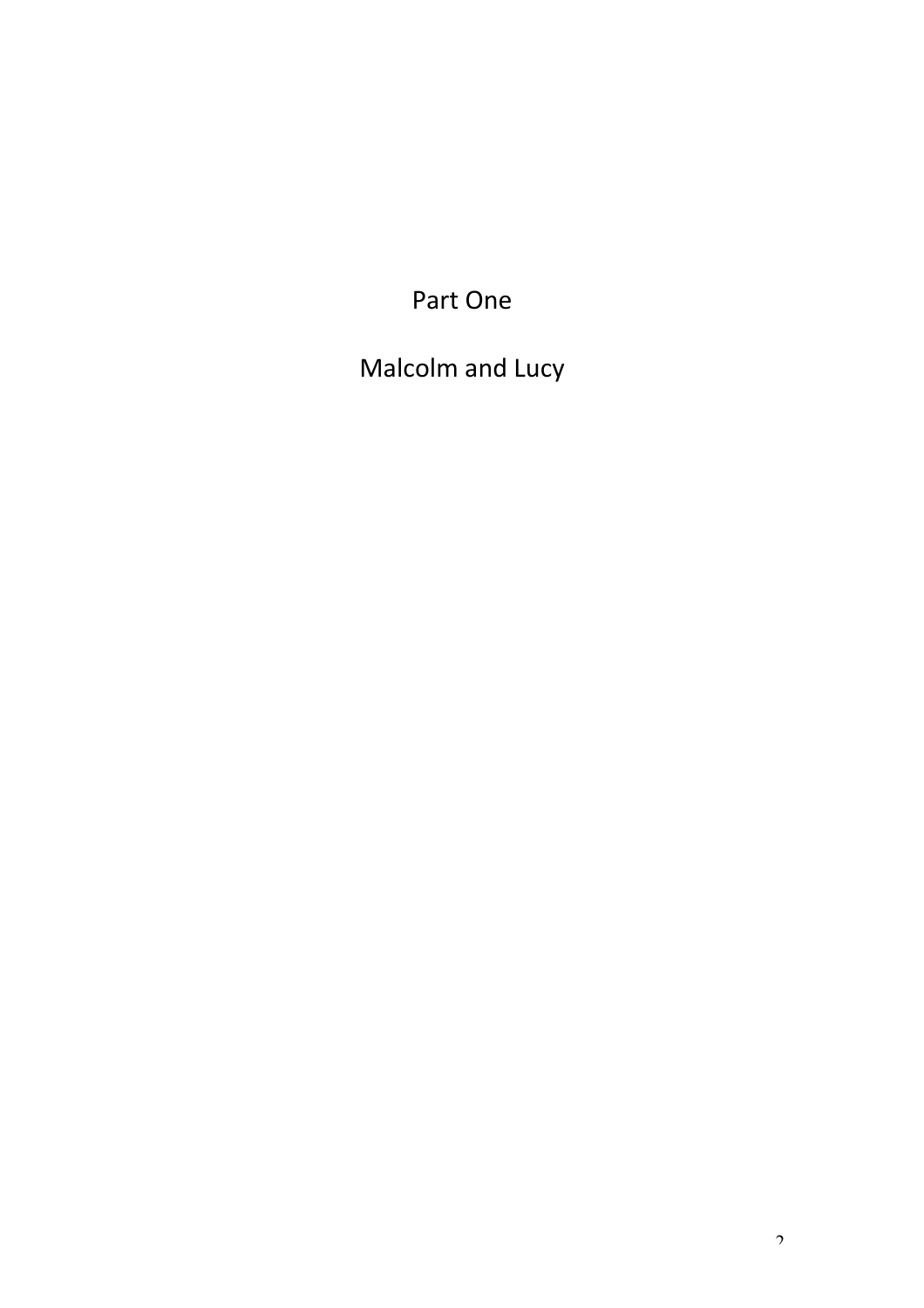#### Chapter One

### Captured

Malcolm thought they had landed in the middle of a nightmare  $-$  but he was wrong. This was for real.

He was standing beside Lucy in the middle of a village compound, the air thick with burning smoke from burning huts on every side. Dark-skinned men and women, dragging children behind them, were running in every direction, screaming and velling in fear for their lives. One of the men fell near them. Trying to save himself, he reached out a hand towards Lucy for support. Instead, he grabbed at her shirt, ripping it away from the shoulder, exposing part of her arm and back.

Lucy screamed. The man lay at her feet, the bolt from a crossbow protruding from his hack

'What's happening?' she cried. 'Where are we?'

'God only knows, Lucy, but by the look of things around here we'd better make ourselves scarce!'

Malcolm grabbed Lucy by the arm, pulling her close to his side as he looked for a way to escape. It seemed only a short time ago that they had been trapped by the sudden storm floods on the flat of a large stone, near the edge of the dig they had been excavating. The mysterious blue cloud close to the pyramid they had been watching had descended rapidly, sucking them into its core, a tunnel of intense yellow light that must have transported them, somehow, to this strange place. A place with people he didn't recognise, and seemingly under attack.

His best guess, as far-fetched as it sounded, was that they had been caught up in some sort of freak tornado and then dumped somewhere else in the Yucatan. But the blue cloud that had swept over them was unlike any tornado he had seen before. Nothing like the tornado he and Lucy had witnessed a couple of years earlier off the coast of Playa del Carmen when they had been waiting for a ferry to the island of Cozumel.

It had all happened so quickly. He remembered little of what it was like in the cloud, except the feeling of weightlessness and tumbling through space. And none of the madness going on around them made any sense  $-$  but it was obvious they were in danger and had to find somewhere safe.

Ignoring the pain in his knee, Malcolm tried to move quickly, but it was no good. He had lost his walking stick in the blue cloud and now he found it difficult to take more than a few steps at a time without it. As they made their way past one of the burning huts towards a rocky ridge and a clump of trees on a height behind the village, Malcolm winced with pain, coming to a sudden halt.

'Please, Malcolm, don't stop,' pleaded Lucy. Her eyes were red-rimmed with tears as the thick, acrid smoke choked the air around them. 'We have to get out of here.'

'I'm sorry  $-$  it's this damned knee. I need to find a stick or something to support it.'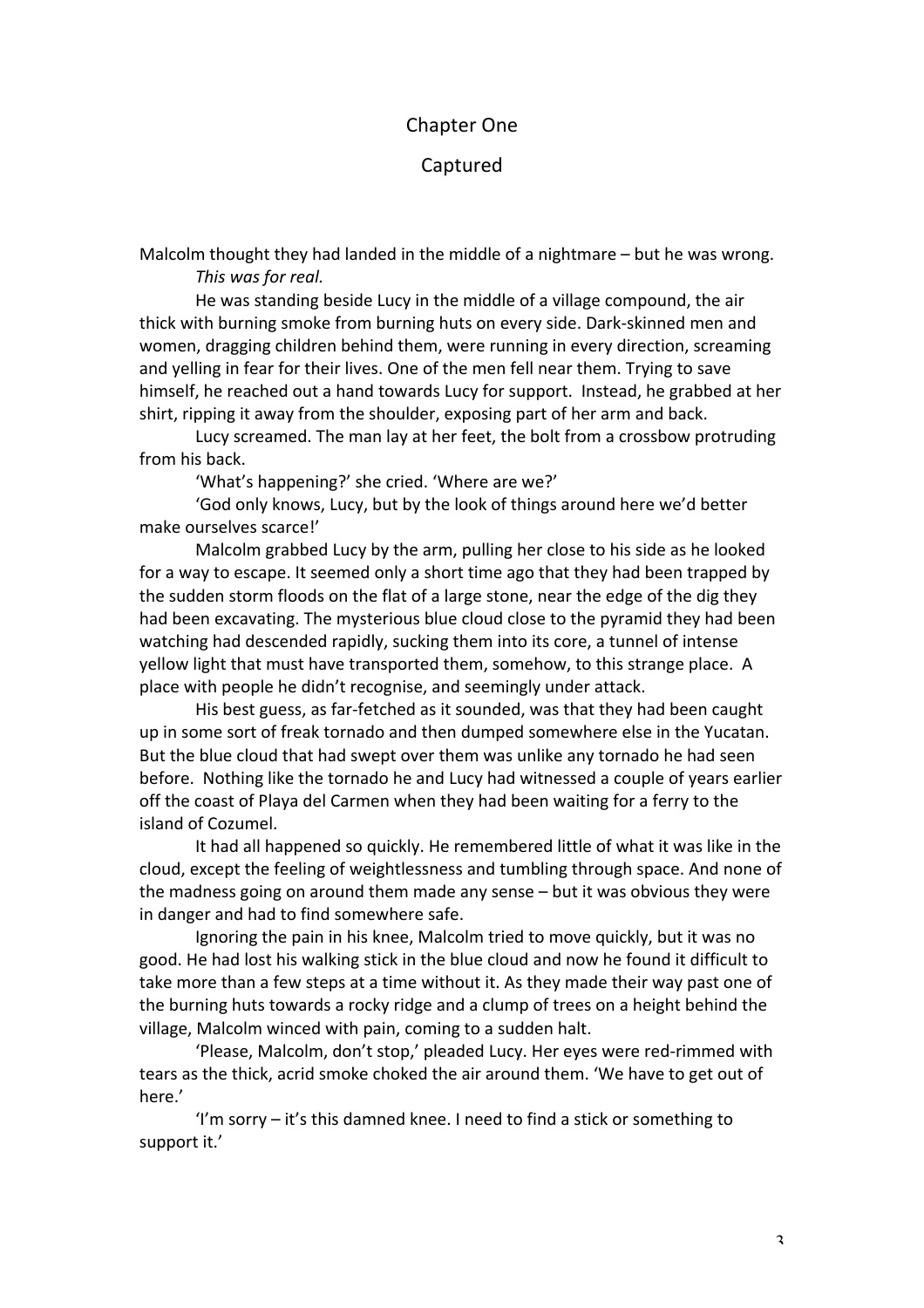The fear in her voice unsettled him. He was beginning to dread what might happen to them, but before he could utter another word they were confronted by a group of men - and a more, ugly, dangerous lot, Malcolm couldn't imagine.

Four guards, swarthy and squat, with heavy brows over slit eyes, pug noses and broad yellowish features, were driving some of the village men towards them. They cracked vicious-looking, metal-tipped whips above the heads of the men while two more guards marched in front, armed with short bronze and silver coloured crossbows held across their chests.

'Haggh! Haggh!' The men with the crossbows called out, or so it sounded to Malcolm.

The strange words of the language were unknown to Malcolm; unlike Spanish, or any Mayan words that he knew, and certainly not English. But the meaning was very clear: a warning to stay where they were, which in the face of the weapons they carried, seemed to be their only option. He put his arm around Lucy's shoulders, drawing her close to his side.

'Stay calm, Lucy,' he whispered. 'Let's see what they want.'

One of the men; Malcolm assumed they were some sort of guard, stepped forward and flicked his whip, threateningly, near Malcolm's face, the metal tips almost touching his skin.

His heart thumping wildly, Malcolm shouted at him, first in Spanish, and then in the few words of Yucatec Maya he knew, and finally in English, hoping the ugly devil would understand.

'What do you want with us? We have done you no harm!'

The guard lowered his whip and looked curiously at Malcolm. Like the other guards, he was dressed in brown leather leggings and calf-length boots. A belted, dark-red tunic open from neck to waist exposed a thick, hairy chest. He stared for a moment, and then turned his gaze to Lucy, inspecting her a little too closely for Malcolm's liking. He seemed to make up his mind about something, and without saying a word he strode across the compound towards another group of villagers and guards.

Malcolm watched as the group parted to allow the guard to approach a man clutching a long black rod, about four feet in length, who was herding several terrified male villagers into a long, narrow mesh cage at the rear of what appeared to be some sort of tracked vehicle. He was much taller than the guards or the villagers and his face was decorated with little tattooed feathers. With long black hair reaching to his shoulders he had the appearance of a fierce-looking bird ready to descend on its prey. He wore a close fitting yellow robe, tied at the waist with a black sash, and like the guards, he wore leather calf boots.

'What are they doing with those people?' whispered Lucy.

Malcolm felt Lucy shiver, through cold or fear, he wasn't sure. He gave her a reassuring hug, but as he did so, he tried to shake the terrible thought that was beginning to form in his mind.

#### *Were these men slave traffickers? God, surely not!*

He looked around at what was left of the village. All the huts had been destroyed, the smouldering remains a pathetic reminder of what had apparently been a small village community in the middle of the jungle. Several bodies lay on the ground, including women and children, alongside several dogs and goats, all of them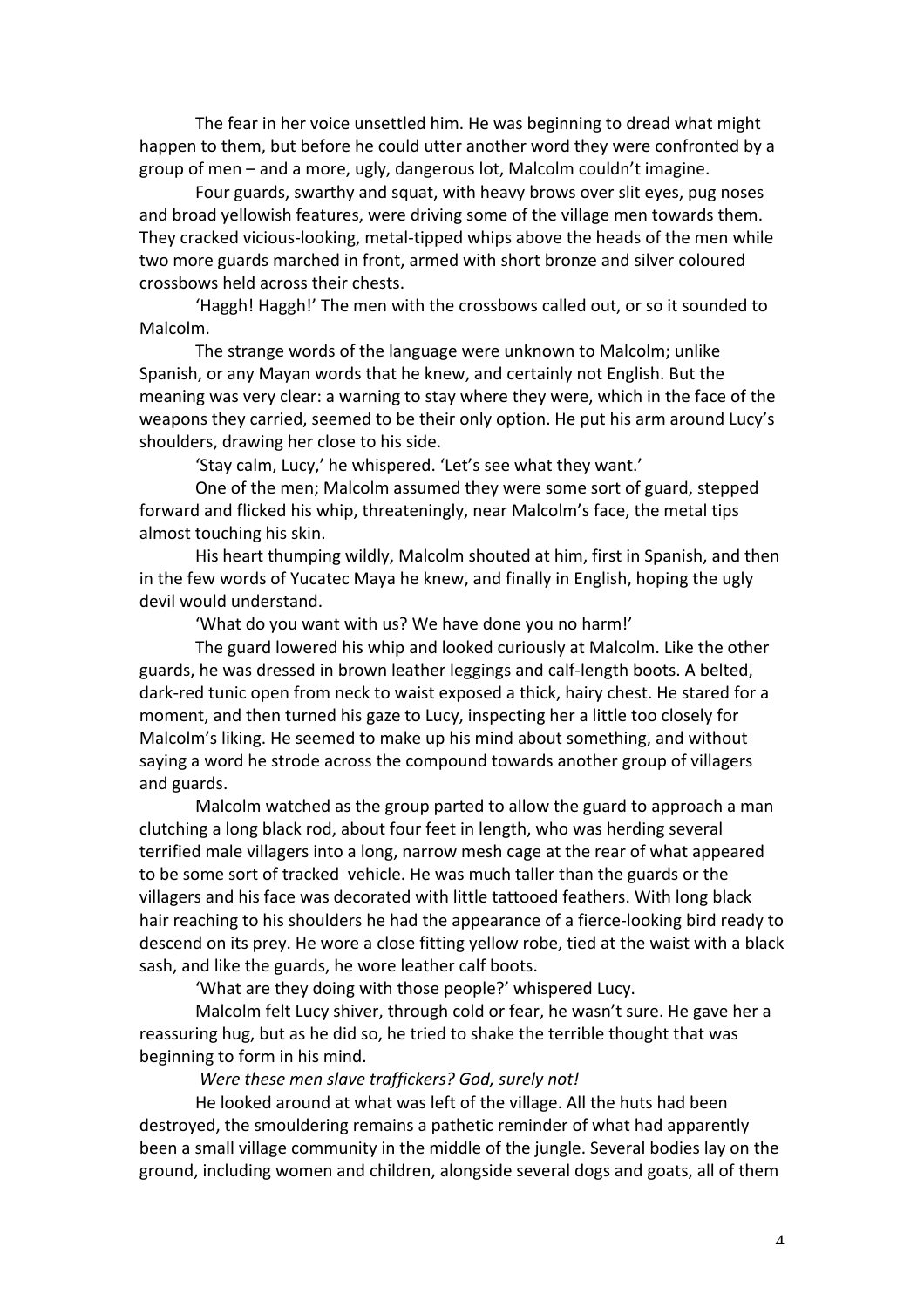showing evidence of indiscriminate butchery. Only the men had been taken and were now being driven towards the cage.

The guard pointed with his whip towards the prisoners when speaking to the tall man. But when the guard returned with him to the group, it was clear that the tall man's eves were fixed on Malcolm and Lucy.

Malcolm experienced an icy chill course through his blood as he wondered if their fate was about to be decided.

The tall man stopped in front of Lucy, his piercing grey eyes examining her from head to toe, like a horse breeder considering the merits of a new pony. He walked slowly around her, taking in the contours of her body, while Malcolm seethed with anger at the indignity of their treatment. Despite the condition of her muddy clothes as a result of the flood at the pyramid, the tall man nodded approvingly. Suddenly, he stopped to look more closely at Lucy's shoulder where her shirt had been torn. His fingers reached out to trace a pattern on her skin.

Lucy screamed and tried to pull away from him. Malcolm swung her round to place his body between Lucy and the tall man, but as he did so, an excruciating pain shot through his body. He fell to the ground, hardly able to move a muscle.

'Stay there, alien,' barked a voice above him. 'Do not move.'

Malcolm did move and the pain returned, more intense than before, forcing him into a foetal position. After a moment, he managed to look up to see the tall man standing over him, holding the black rod, ready to strike again.

*Bloody hell*, thought Malcolm, *it must be some sort of electronic cattle prod.* The pain eased and he managed to gasp, 'Who are you?' hoping the rod

wouldn't be used again.

'I am Talon of Copanatec,' said the tall man, 'and who are you?' 'You speak English?'

'I speak all languages, alien. I ask again, who are you?' said Talon, pointing the black rod closer to Malcolm's chest.

'You don't need to use that thing,' said Malcolm, raising a hand to protect himself. 'My name is Malcolm Kinross and my wife's name is -' He stopped and rose to his knees, looking around to see what had happened to Lucy. 'Where is my wife? What have you done with her?'

'She is a chosen one and will serve at the temple,' said Talon, smiling for the first time at Malcolm's confusion. 'Do not concern yourself, alien. She will serve us well ... and so will you, if we let you live.'

'What the hell are you talking about, you crazy butcher?' shouted Malcolm, getting to his feet. 'Bring my wife back  $-$ '

He felt the rod prod him forcefully in the chest. This time pain and shock overcame him and he fell unconscious at Talon's feet.

Malcolm woke up to find he was crushed together with twenty, or so, of the village men in what he took to be the cage he had seen earlier. From what he could see through the wire mesh on his side, they were now on the open deck of what appeared to be a very large craft, and they were powering through a turbulent sea towards an unknown destination!

\*

Behind them, in the fading light of nightfall, he could see the outline of a rocky coast and wreckage-strewn beach. Beyond the beach was the jungle they had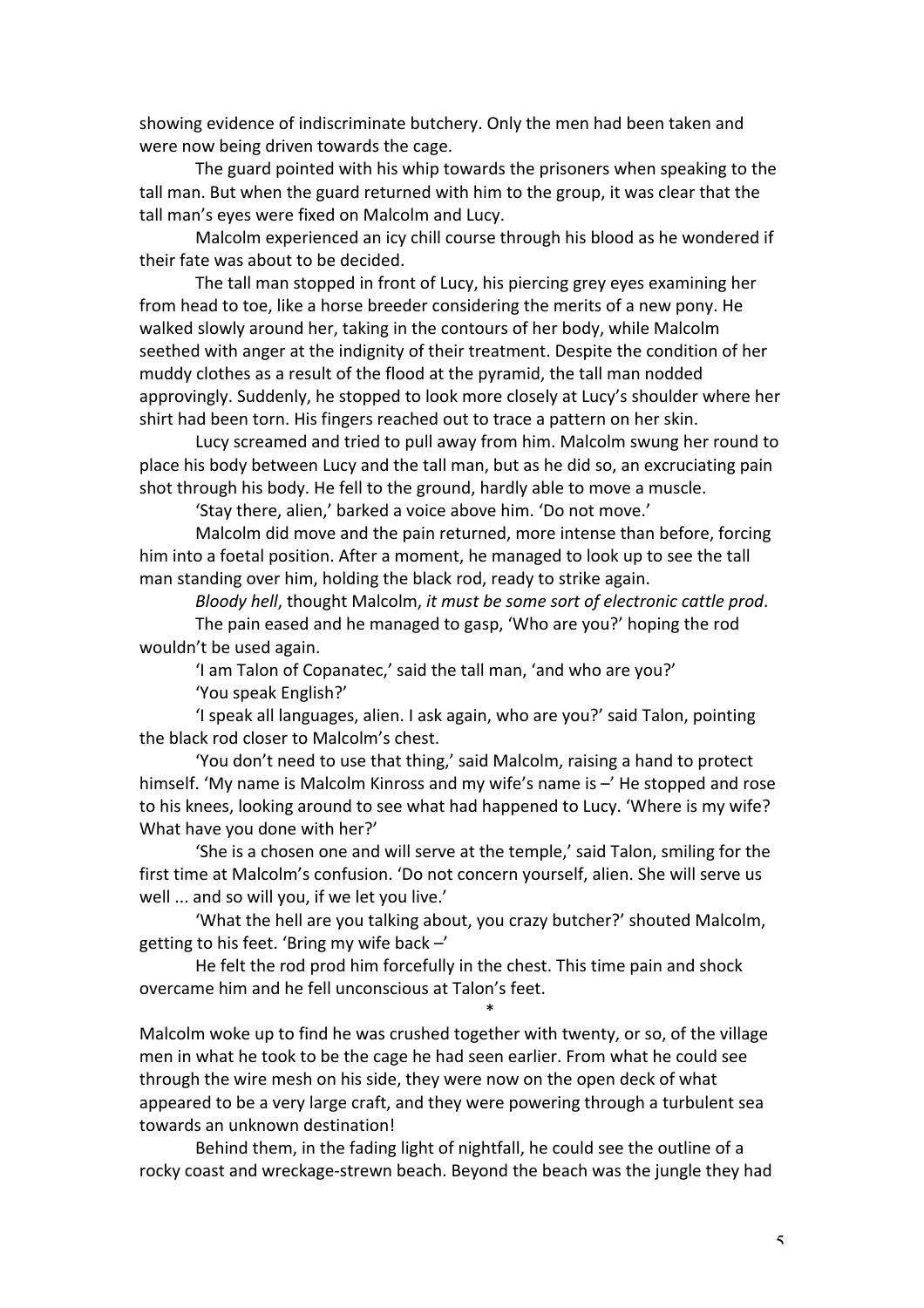just left, but he recognised none of it as part of the Yucatan he had worked in for so long.

As he stared at the rapidly retreating coast, Malcolm was aware of something unpleasant in the air around him. He realised it was the stench of fear, and men being sick where they lay. It was overpowering, but worse than that, was the fear at what might have happened to Lucy.

*My God,* he thought, *how did we end up in this nightmare?*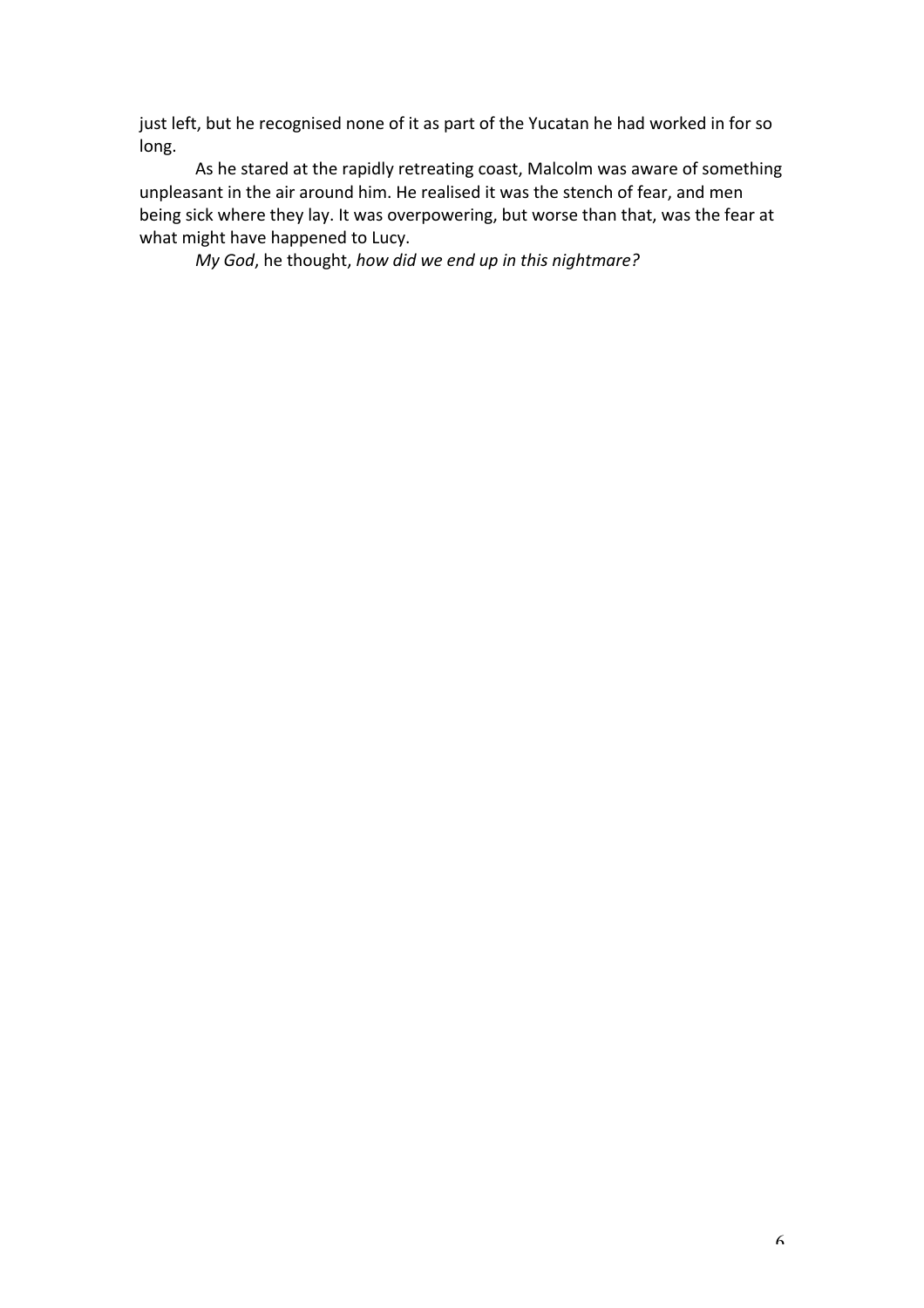Chapter Two

## The Cell

The clanking of a heavy chain being dragged across the stone tiles of the passageway woke Malcolm from the sleep he had craved all day.

'Why can't you let us sleep, you rotten scum?' he muttered, turning over on his side for the umpteenth time. He buried his head between his hands to try and keep the groans from the prisoners and the other sounds of the night from penetrating his sleep, but there was to be no peace for Malcolm tonight.

A key rattled in the lock of the ancient ironclad cell door. It slammed inwardly against the rock wall, as three men, shackled together at the ankles, were shoved onto the earthen floor.

One of the two Terog guards escorting them took a couple of steps into the cell, his whip arm stretched out in front of him. He snarled and grunted as the prisoners, dazed and frightened by their new surroundings, tried to rise awkwardly to their knees, while the other guard stood by the door.

Malcolm raised his head to see what was happening. He saw the guard's whip, split into three metal-tipped ends, slash the air above the men, forcing them to lie flat on the floor. One of them tried to rise up again, but the whip caught him across the shoulders, drawing blood as the metal tips hooked into his flesh.

'Stop it!' shouted Malcolm, getting to his feet. 'Can't you see he's had enough!'

The guard grinned, a twist of skin below his left eye making him squint, but he said nothing as he jerked the whip away from the man's back, causing him to scream. He motioned to the other guard to remove the prisoners' shackles, and then they left, relocking the cell door behind them.

Malcolm, with the aid of a walking-stick he had managed to fashion from a piece of driftwood, hobbled over to the prisoners to see what he could do to help, if anything. But it was too late for the man who had been whipped. He was dead  $-$  one of many since Malcolm had arrived in this hellhole.

'Pigs!' he spat after the guards. 'That's what they are – bloodthirsty pigs!'

As he stood there staring helplessly at the dead prisoner, he felt a tug at his sleeve, pulling him away from the body. He turned round to see a small figure with brown leathery skin and twinkly eyes by his side. It was his friend Harry, beckoning to Malcolm to let the others in the cell deal with the dead man and the new prisoners.

Harry wasn't his real name, it was Harimon, but Malcolm had found it comforting, somehow, to call him by a name he was familiar with on Old Earth. Harry was a Salakin, a member of one of the old ruling tribes of Amasia, the land in which a timecrack had deposited Malcolm and Lucy so many months ago – how many, he had no idea. The concept and *feeling* of time was different here; his watch had been taken from him and there was no calendar or other way of marking the passage of time. His clothes had also been taken from him and replaced with the rough cloth navy tunic and trousers that all the prisoners wore, although he had been allowed to keep his desert boots, which was a small mercy.